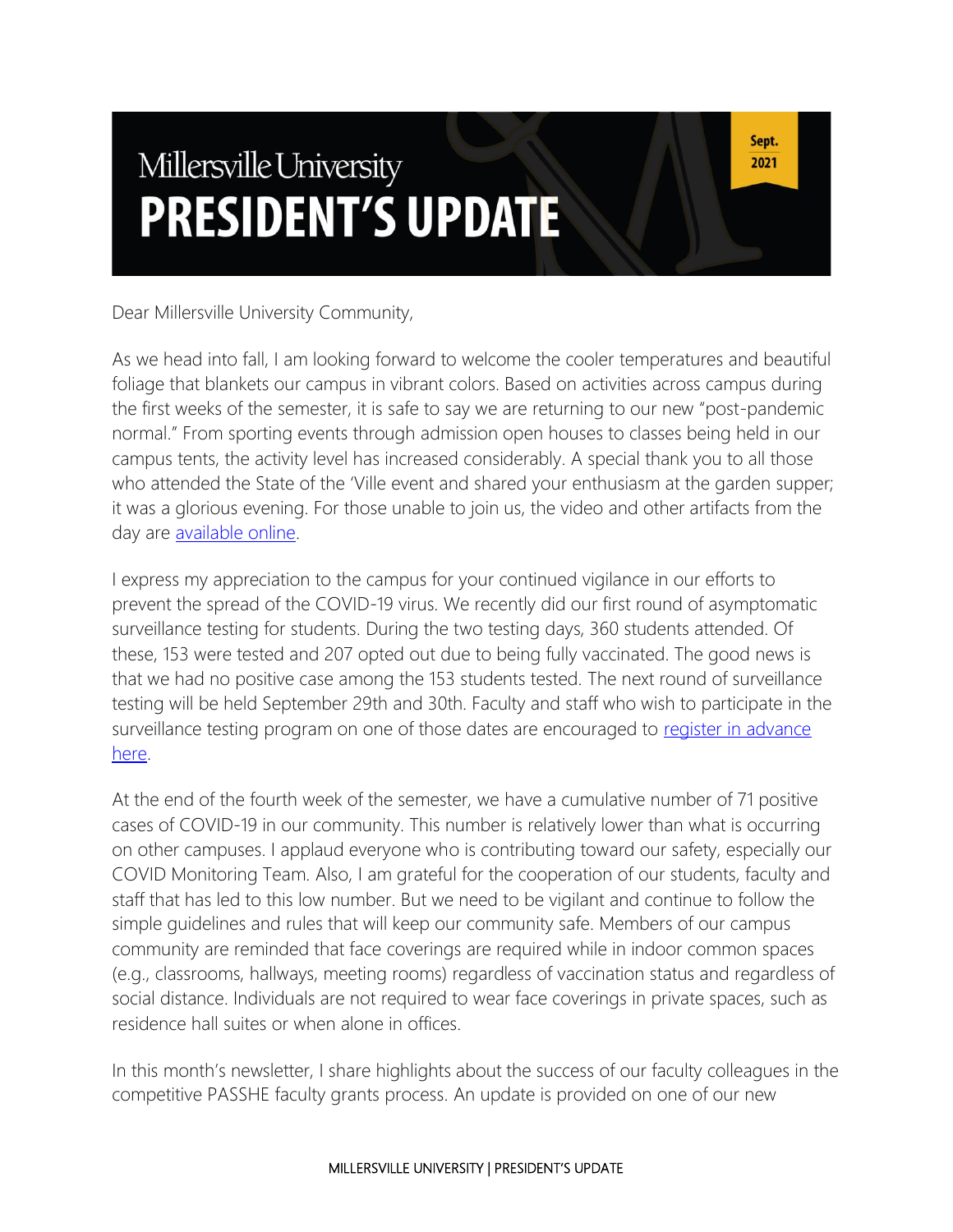academic programs in the sciences. Finally, I spotlight two of this year's student leaders - Leizel Schlott of the Student Government Association and Madison Whitcomb of the Council of Trustees.

I look forward to seeing you on campus in the weeks ahead and remind you to join us for the fast-approaching Homecoming Weekend in October.

Daniel A. Wubah University President

### MILLERSVILLE TOPS PASSHE FACULTY PROFESSIONAL GRANTS

Each year, PASSHE's Faculty Professional Development Council awards grants to professors to support their scholarly and creative endeavors. Millersville University faculty topped the chart this year with more proposals submitted than any of the other State System schools. That resulted in Millersville faculty receiving more money for their grants than any other institution.

Of the 15 submitted, eight proposals from Millersville were accepted with total funding coming in at \$59,825. We feature two of the winning grants.

Dr. Jennifer Frank's proposal was one of the eight accepted. The associate professor in our School of Social Work is using the funding to support a pen pal project dubbed Stepping Stones. The purpose of this project is to decrease social distance between groups and increase empathy by pairing community members from rural and urban areas with students of social work and sociology as pen pals in order to better understand the ways in which social connection can decrease loneliness and increase generativity.

A research project investigating the effects of vaping on the esophagus was also approved for faculty member Dr. Heather Lehman, assistant professor in biology. There is not much research in this area, and Dr. Lehman plans to study human cells that line the esophagus to observe the effects of vaping on those cells and any changes they may undergo.

I am so impressed by our brilliant faculty members who continue to pioneer important research across a wide array of disciplines. Please join me in congratulating them on their success. You can view the full list of these awards on the [SOTV website.](https://www.millersville.edu/president/events/sotv/faculty-recognition.php)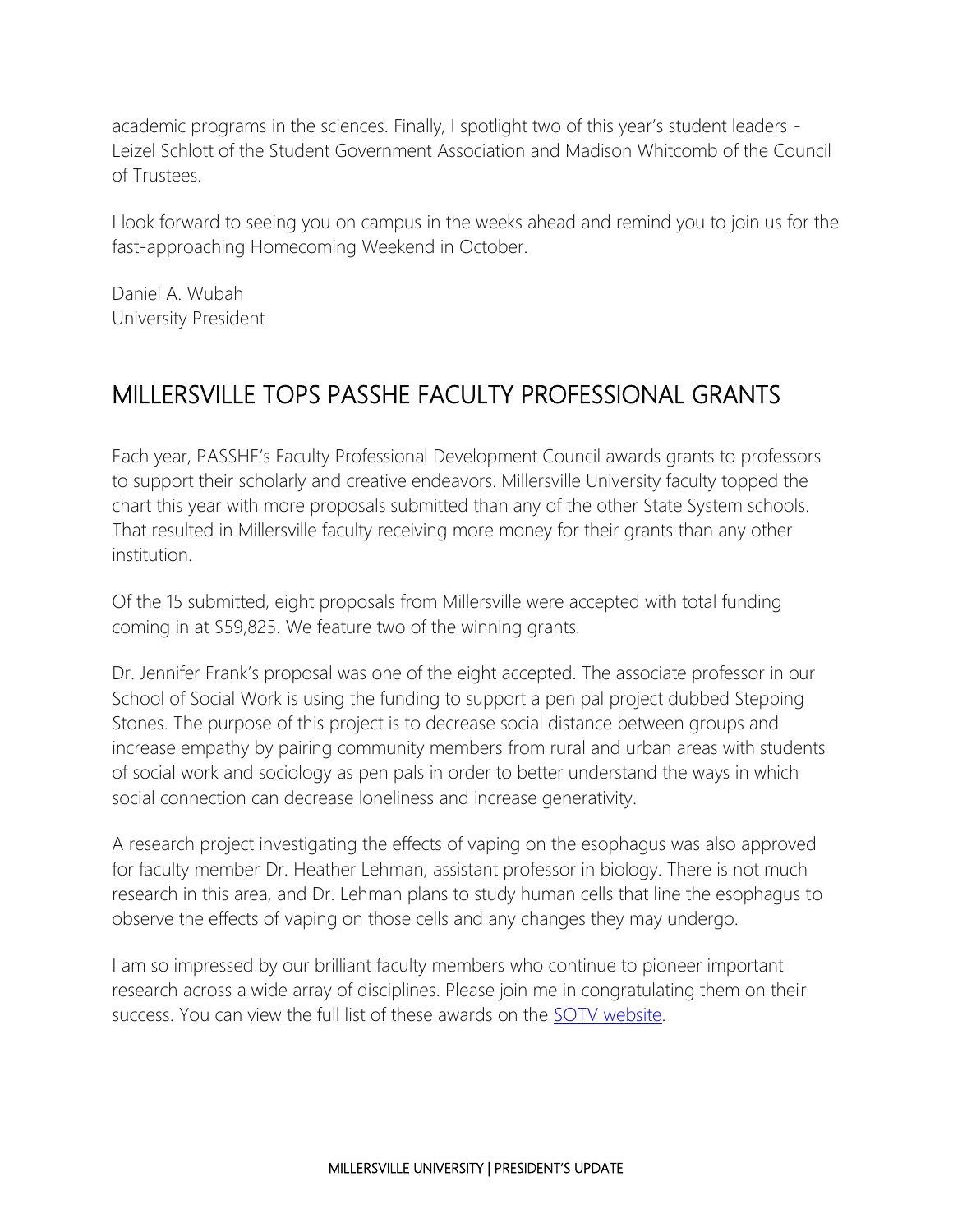## \$1.9 MILLION GRANT TO TRAIN BEHAVIORAL HEALTHCARE PROFESSIONALS

Thanks to a [\\$1.9 million grant,](https://blogs.millersville.edu/news/2021/08/26/1-9-million-grant-to-train-behavioral-healthcare-professionals/) Central Pennsylvania will soon have more well-trained behavioral health professionals. The grant to Millersville University is from the Health Resources and Services Administration of the U.S. Department of Health and Human Services.

Dr. Karen Rice, chair of the [School of Social Work](https://www.millersville.edu/socialwork/index.php) says the project will help to teach graduate students about the unique needs and challenges found in today's behavioral health fields. The grant will also give students the chance to gain valuable work experience with one of our community partners. In addition, students will receive a \$10,000 stipend upon completion of their specialized training and internship.

The "Promoting Rigorous and Interdisciplinary Mental Healthcare Education" project, otherwise known as PRIME, will provide clinical training opportunities for graduate students in the Masters of Social Work and Clinical Psychology programs. **[PRIME](https://www.millersville.edu/education/prime/index.php)** is co-directed by Rice and Dr. Debra Vredenburg-Rudy, chair of [psychology.](https://www.millersville.edu/psychology/) Additional PRIME leadership team members include Drs. Leonora Foels, Laura Granruth, Curtis Proctor, Karena Rush, Kat Walsh, and School of Social Work Field Director, Heather Strohman.

Congratulations to Drs. Rice and Vredenburg-Rudy and their leadership team.

#### PSSI READY FOR SEMESTER

After six weeks of work, the students selected to participate in Millersville University's [Pre-](https://www.millersville.edu/sass/pssi/index.php)[Scholars Summer Institute](https://www.millersville.edu/sass/pssi/index.php) program are ready for the semester!

The PSSI program, which takes place from July to the start of freshman orientation in August, is an extensive program that counts for six credits. Students who participate in the program learn valuable skills that help them adapt to and succeed in higher education.

The program consists of numerous workshops, classes and programs all designed to help students get a feel for what their typical day might look like in a college setting. The program began each day with breakfast at 7 a.m., and then math class for three hours until lunch. From there, they attended English or anthropology classes until 3:30 p.m. After classes, the students participated in workshops from 4-5 p.m. on topics such as mental health, Millersville University's Library, study skills, diversity, code of conduct, University police and more.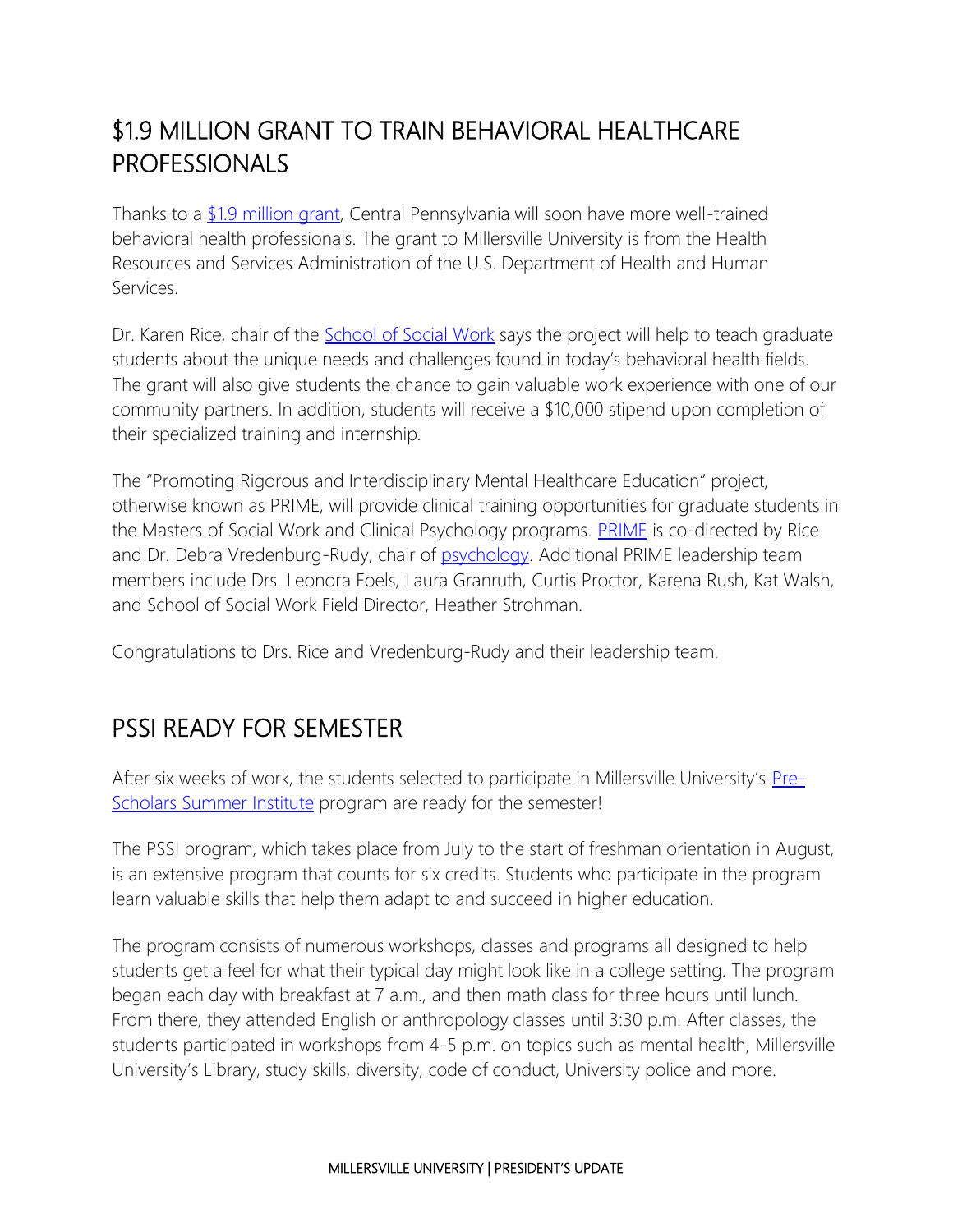Forty-seven students were selected and participated in the PSSI. These students represent 14 different majors, including biology, sports management, education and applied engineering.

The program also provides various mentoring opportunities for the students. Additionally, they are given training for their various student accounts, ordering textbooks and other important factors that will aid in their transition to freshman year.

The PSSI is hosted by the Office of Student Access and Support Services. By focusing on college readiness and access, the office hosts various programs to help students through their time at Millersville University. For more information, visit [https://www.millersville.edu/sass/.](https://www.millersville.edu/sass/)

#### NEW STUDENT LEADERS

Leizel Schlott is the president of Millersville University's Student Government Association and Madison Whitcomb was recently sworn in as the student member on the Council of Trustees for Millersville University.

Originally from Narrowsburg, New York, Schlott is a senior majoring in International Studies. She previously served as director of SGA social affairs. Schlott hopes to increase SGA's activity on campus through volunteering and outreach efforts to students and organizations. Schlott also hopes to develop fundraising events that will allow students to raise money for organizations and departments on campus. To learn more about [Millersville SGA, click here.](https://involved.millersville.edu/organization/StudentGovernment)

Every Pennsylvania State System of Higher Education (PASSHE) university has an elevenmember Council of Trustees that includes one student. Whitcomb was sworn in earlier this year after being approved by PASSHE's Chancellor and appointed by the governor.

The responsibilities of the trustees can be found in Act 188 of 1982. Amongst them is making recommendations to the chancellor for the appointment and dismissal of the president. They also approve the university budget, new academic programs, contracts, and fees other than tuition. The president frequently consults with the trustees about University issues.

Whitcomb is a rising senior from Mechanicsburg, Pennsylvania. She is an honors student with a dual major in Mathematics and Economics.

Congratulations to both of these student leaders.